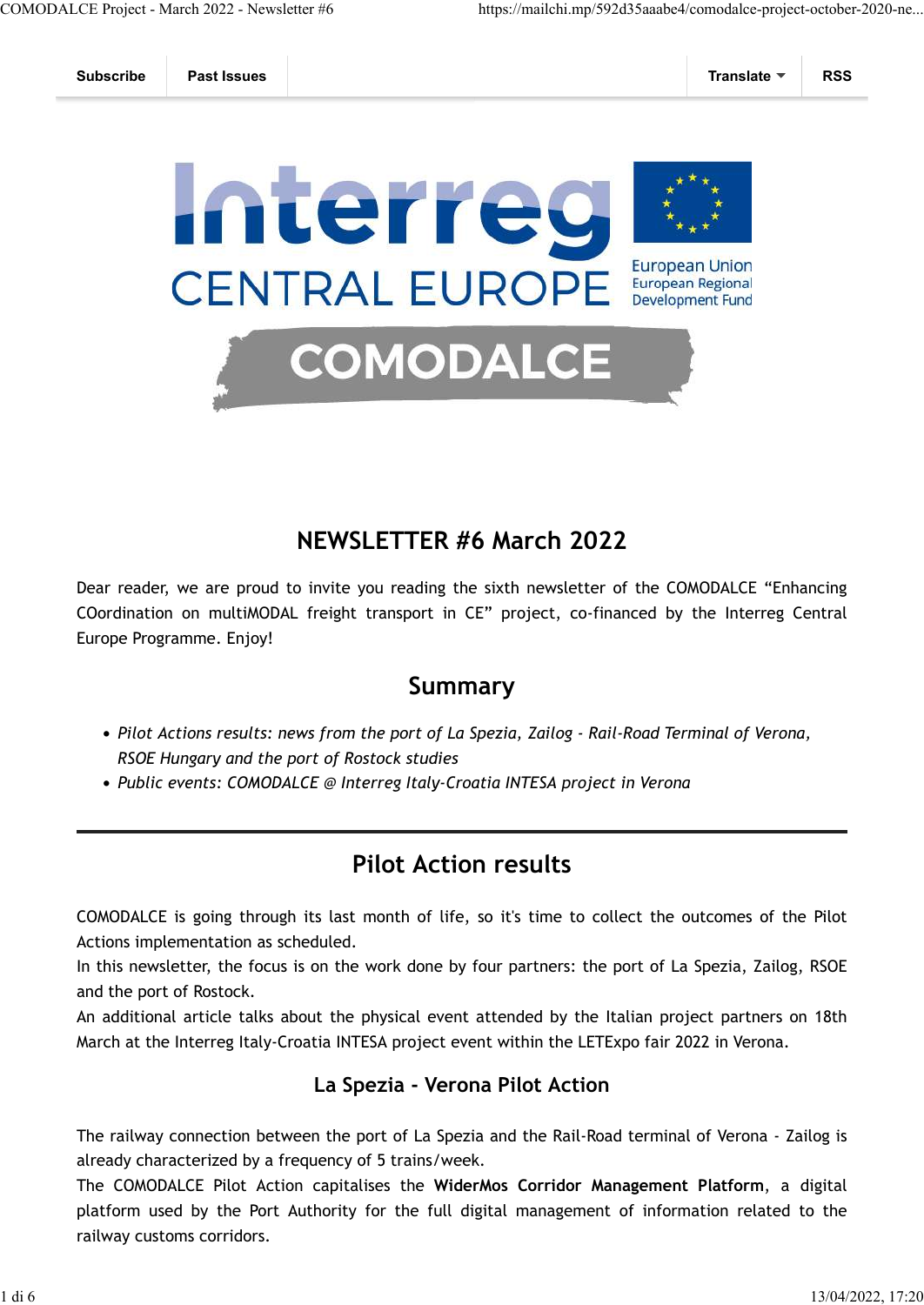the players operating on the La Spezia - Verona railway line, in order to ensure a more efficient and effective information exchange, and to ensure greater added value to the intermodal corridor.

Through the systems implemented, the Corridor can be managed in an automated and full digital way, pursuing criteria of interoperability between the actors, digitalization and standardization of flows, security of information and procedures, full visibility and monitoring of processes.

From its monitoring dashboard, the Inland Terminal can monitor in real time the status of its own customs temporary storage warehouse, through the indication of the remaining consignments, and an articulated series of information about the latter.

| <b>N</b> + REGISTRO ESTERO |                |                |            |                     |               |            |                  |            |                                                                             |                                                                                                                               |              |                |                    |                |                |               |              | Bemvericht.                                   |       |                           | Sede selezionata: TERMINALIITALIA Looput |             |
|----------------------------|----------------|----------------|------------|---------------------|---------------|------------|------------------|------------|-----------------------------------------------------------------------------|-------------------------------------------------------------------------------------------------------------------------------|--------------|----------------|--------------------|----------------|----------------|---------------|--------------|-----------------------------------------------|-------|---------------------------|------------------------------------------|-------------|
|                            |                |                |            |                     |               |            |                  |            |                                                                             | FILTAI                                                                                                                        |              |                |                    |                |                |               |              |                                               |       |                           |                                          | Е           |
|                            |                |                |            |                     |               |            |                  |            |                                                                             |                                                                                                                               |              |                |                    |                |                |               |              |                                               |       |                           |                                          |             |
| Partita: da                |                |                | (3)        |                     |               | Numero A3: |                  |            | Marca:                                                                      |                                                                                                                               |              |                | $\odot$            |                |                |               |              |                                               |       |                           | <b>Interregianal</b>                     |             |
| Data dal                   |                | $\blacksquare$ | al.        |                     | 画             |            | Num Dec Scarico: |            |                                                                             | Residuit .                                                                                                                    |              |                |                    |                |                |               |              |                                               |       |                           | COMODALCE                                |             |
| $+$ Cres                   |                |                |            |                     |               |            |                  |            | $(1$ OF 2)                                                                  | $\frac{1}{2}$ $\frac{1}{2}$ $\frac{1}{2}$ $\frac{1}{2}$ $\frac{1}{2}$ $\frac{1}{2}$ $\frac{1}{2}$ $\frac{1}{2}$ $\frac{1}{2}$ |              |                |                    |                |                |               |              |                                               |       |                           |                                          |             |
|                            |                | <b>PARTITA</b> | <b>MRN</b> | <b>NUMERO</b><br>A3 | <b>CIN A3</b> |            | DATA AT SINGOLO  | A3         | SCADENZA TIPO DOC DOCUMENT DATA DOC<br><b>FRECEDENT PRECEDENT PRECEDENT</b> |                                                                                                                               | <b>COLLI</b> | PESO.<br>LORDO | MEZZO<br>TRASPORTI | <b>ORIGINS</b> | <b>PO1172A</b> | <b>NIERCE</b> | <b>MARCA</b> | <b>TIPOLOGIA</b><br><b>TRASPORTE GIACENZA</b> | PEZZI | PESO<br>10200<br>GIACENZA | DATA<br><b>REGISTRAZI</b>                | <b>NOTE</b> |
|                            | c              | m              |            | nn                  |               | 15/02/2022 |                  | 16/05/2022 |                                                                             |                                                                                                                               | nn.          | 100            |                    |                |                |               |              | terra                                         | .nn   | 100                       |                                          |             |
|                            | $\blacksquare$ | m              |            | nn                  |               | 15/02/2022 |                  | 16/05/2022 |                                                                             |                                                                                                                               | inn.         | 100            |                    |                |                |               |              | tema                                          | .nn   | 100                       |                                          |             |
|                            | $\blacksquare$ | rm             |            | nin                 |               | 15/02/2022 |                  | 16/05/2022 |                                                                             |                                                                                                                               | nn.          | 100            |                    |                |                |               |              | terra                                         | nn    | 100                       |                                          |             |
|                            | c              | $\dot{m}$      |            | nn                  |               | 15/02/2022 |                  | 16/05/2022 |                                                                             |                                                                                                                               | nn           | 100            |                    |                |                |               |              | terra                                         | nn    | 100                       |                                          |             |
|                            | c              | nnn.           |            | nn                  |               | 15/02/2022 |                  | 16/05/2022 |                                                                             |                                                                                                                               | nn.          | 100            |                    |                |                |               |              | tema                                          | nn.   | 100                       |                                          |             |
|                            | $\blacksquare$ | m              |            | nn                  |               | 15/02/2022 |                  | 16/05/2022 |                                                                             |                                                                                                                               | m            | 100            |                    |                |                |               |              | tema                                          | :nn   | 100                       |                                          |             |
|                            | C              | rm             |            | nn                  |               | 15/02/2022 |                  | 16/05/2022 |                                                                             |                                                                                                                               | nn           | 100            |                    |                |                |               |              | terra                                         | nn    | 100                       |                                          |             |
|                            | ➡              | rm             |            | nn                  |               | 15/02/2022 |                  | 16/05/2022 |                                                                             |                                                                                                                               | nn           | 100            |                    |                |                |               |              | terra                                         | nn    | 100                       |                                          |             |

From its interactive dashboard, the Customs Mission Manager (MTO) can monitor in real time the Units entrusted to it for the movement between the Port and Inland Temporary Storage. The Dashboard includes various information regarding the units to ensure full visibility and control, such as customs status, operational status, shipping company, container number, weight, ship Estimated Time of Arrival, Inland terminal, MMA (Inward cargo manifest) number and date, registration date.

**RSOE National Association of Radio Distress-Signalling and Infocommunications**

### **Pilot Actions**

At the beginning of the COMODALCE project there was no harmonised river container loading plan available at the inland ports in Hungary, neither in Europe along the Danube. Each carrier, shipmaster is using their own format to inform the terminal about container loading. In order to harmonise the Container Loading Plans, RSOE in cooperation with Mahart Container Center initiated a pilot to develop a Container loading plan software tool for the Danube.

The main functions of the software tool are:

- electronic web interface input possibility for shipmasters / shipping agents to provide the container loading plan
- harmonised electronic Container Loading Plan output (PDF)
- integration into the national port information system (KIR)

In addition, after the analysis of data format used by the Upper Rhine Ports an amended data format Container Loading List was developed in close cooperation with MCC to be used in daily business.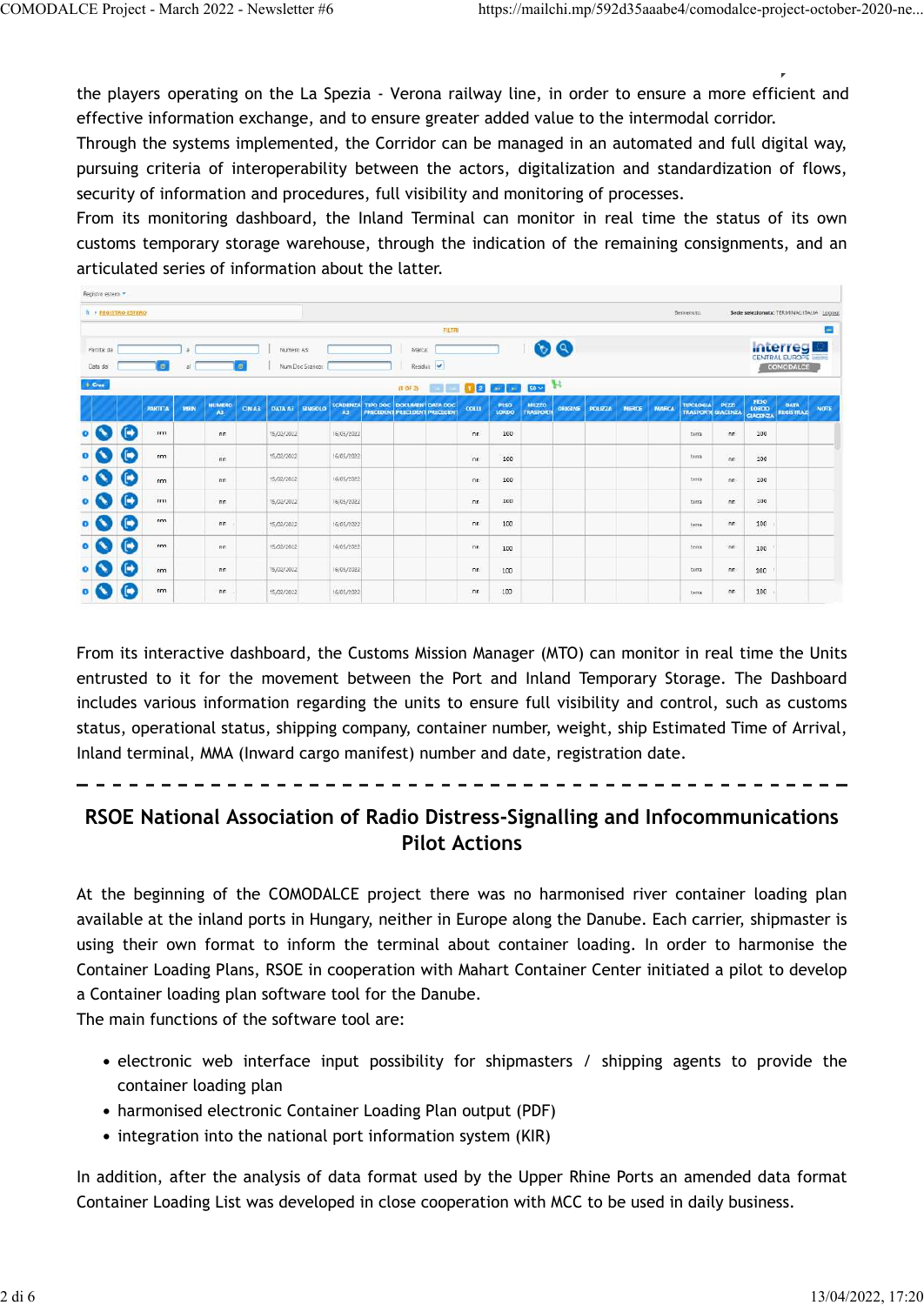| <b>Subscribe</b>           | <b>Past Issues</b>                                                                                                                                                     | Translate $\blacktriangledown$ | <b>RSS</b> |
|----------------------------|------------------------------------------------------------------------------------------------------------------------------------------------------------------------|--------------------------------|------------|
| <b>RIGRO Terminal</b>      |                                                                                                                                                                        |                                |            |
| Rezontap                   | Ral<br>Raktér sablon szerkesztése<br>$\mathbf{x}$                                                                                                                      | $+$ Hozzándás $\equiv$ Szürő   |            |
| <b>Nontener modul</b>      | w.                                                                                                                                                                     |                                |            |
| Rakodorőr nabíonok         | Outside although refer to<br>1<br>Johannes (4500080)                                                                                                                   |                                |            |
| Kontener rakodás           |                                                                                                                                                                        |                                |            |
| $\Box$<br>Hajóállás haptár | Sonitazione.<br>Tenit stirra<br>Spirite assers.<br>33<br>8<br>Viuxza<br>э                                                                                              |                                |            |
| 自<br>Megbizások            | $-1.52$ int                                                                                                                                                            |                                |            |
| 鄙.<br>Kikötői napló        | $\rightarrow$<br>$\times$ 2. szint                                                                                                                                     |                                |            |
| 巫<br>Rakodasi folyamatok   | $\bullet$                                                                                                                                                              |                                |            |
| 田<br>Dijszámítás.          | $A = 3$ , szint<br>$\rightarrow$<br>$\propto$<br>Н.<br>$\pm$<br>1+<br>+<br>0                                                                                           | ※19 1-5:50.000 区 く 》 21        |            |
| $\mathbf{e}$<br>Admin      | 745<br>$5-1$<br>$4-1$<br>$3-1$<br>$B-1$<br>$-0 - 1$<br>$2 - 1$<br>$1 - 1$<br>$\mathbf{y}$<br>$4-2$<br>$7-2$<br>$5-2$<br>$3-2$<br>$-6-2$<br>$2 - 2$<br>$8-2$<br>$1 - 2$ |                                |            |
|                            | 73<br>$5-3$<br>24<br>63<br>43<br>$3-3$<br>B-3<br>$7-3$                                                                                                                 |                                |            |
|                            |                                                                                                                                                                        |                                |            |
|                            | $-4$ szint                                                                                                                                                             |                                |            |
|                            | <b>Mentes</b><br>Megse                                                                                                                                                 |                                |            |
|                            |                                                                                                                                                                        |                                |            |
|                            | A Konténer moduli az RSOE as a MAHART Container Genter Kh.<br>valouitotta meg a COMODALCE projekt kerefeben az Európai Unio                                            | Interregi<br>CENTRAL EUROPE    | --         |
| « Oldalsáv eirejtése       | Internet Central Europe programa tarxfinantzirozalsával<br>ENHOUSCHIN IS TECHNOLOGIAL<br>AGNIETYPIALIAE<br>Elerhetőségek Jogi közlemény                                | COMODALCE                      |            |

RSOE developed the necessary software and implemented it to the platform, named KIR, becoming available to a wide range of users. By using it, the workflow becomes more transparent and simpler. Administrative burdens have been reduced and communication between the parties has become faster.

#### **Port of Rostock Studies**

The Port of Rostock carried out a pre-investment study for installing a rail-based scanning facility at the entrance point of the port's intermodal terminal. The study consisted of the following three parts:

Step 1: basic elaboration of a suitable location (analysis of up to 3 possible locations) which are in line with DB Netz internal requirements

Step 2: detailed analysis of technical requirements which needs to be considered during the installation and operation of the rail gate as preparatory step for the next detailed planning phases

Step 3: detailed planning procedure aiming at the approval by DB Netz to erect a rail gate at the defined and agreed location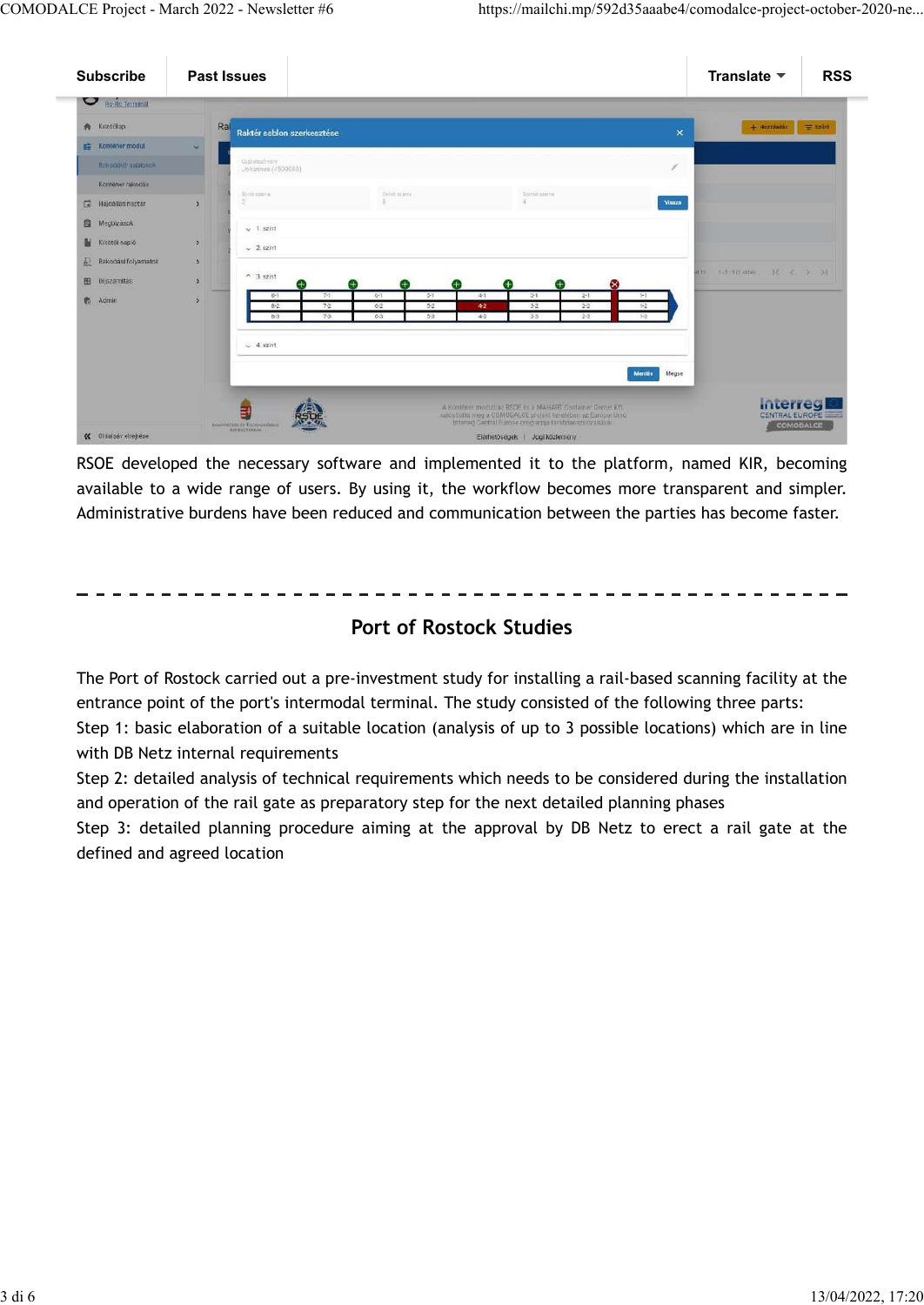

The study identified five variants of potential locations for the scanning gate in the rail marshalling yard near the intermodal terminal. Among these options, the output of the pre-investment study recommended a new location (Variant 5) and delivered the design plans and first cost estimations for the train scanning facility. Next steps for the construction of the train scanning gate can build-up directly on these results.

## **Public events: COMODALCE @ SeaFuture in La Spezia**

On the behalf of all the Consortium, the Port of Trieste, Lead partner of COMODALCE, presented the project at **the Interreg Italy-Croatia INTESA project event** during the **Let Expo Verona 2022** fair on 18th March 2022.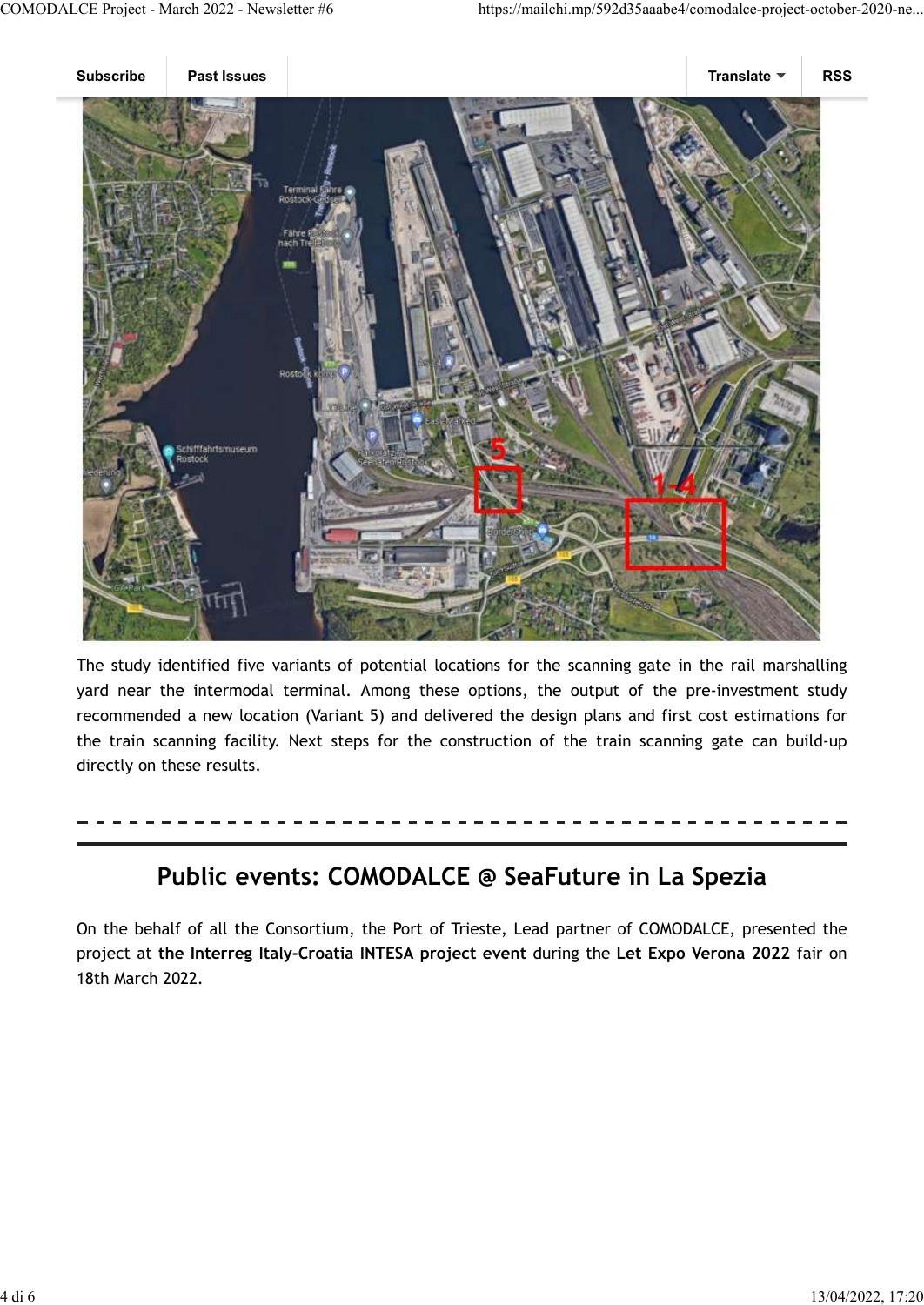

The discussion was shared with other two important **Interreg Italy-Croatia** projects, namely **INTESA** and **PROMARES**, involving the main north Adriatic ports: Trieste, Venice, Ravenna and Ancona. The activities of the COMODALCE project were illustrated at the RAM - Rete Autostrade Mediterranee stand. The high-level platform of attendants included also the other Italian COMODALCE partners who organized the local stakeholders' meeting the day before.

Mr. Alberto Cozzi underlined that COMODALCE outcomes are fully aligned with the objectives of the other projects in the field of **IT solutions for multimodal transport and territorial cooperation.**



# **Contacts**

Simone PACCIARDI - Communication Manager